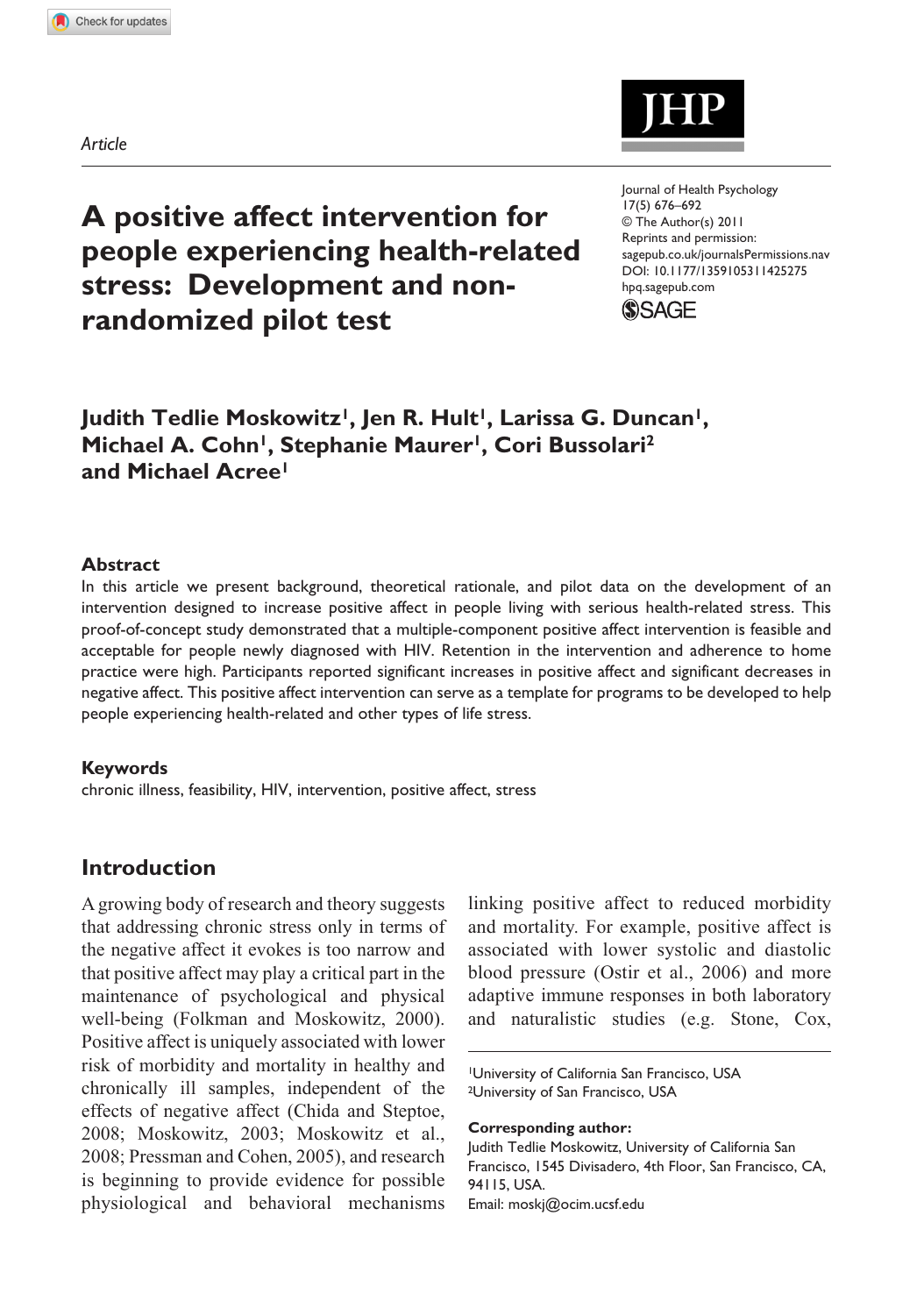Valdimarsdottir, & Jandorf, 1987). Behavioral factors including healthy diet, exercise, and adherence to medication are likely mediators of the association between positive affect and better health outcomes (Carrico et al., 2007; Connell, 1990). In addition, positive affect may also facilitate attention to and processing of health-relevant information, which is a crucial step in the process of health promoting behaviors (Reed and Aspinwall, 1998).

Researchers and health care providers are beginning to address positive affect and other related constructs such as optimism in research and clinical practice (e.g. Lee et al., 2006), but there are few empirically supported programs that explicitly focus on skills for producing positive affect. In this article we present the development of an intervention designed to increase positive affect in people living with significant life stressors, including data from an initial feasibility pilot test of the intervention in people newly diagnosed with HIV.

## **Intervention development**

#### *Theoretical foundation*

The intervention presented here is based on revised Stress and Coping Theory (Folkman, 1997, 2008) and the Broaden-and-Build theory of positive emotion (Fredrickson, 1998). Folkman (1997) proposed a revision to Stress and Coping Theory that explicitly posits a role for positive affect in the coping process. According to the original theory (Lazarus and Folkman, 1984), the coping process begins when an event is appraised as threatening, harmful, or challenging. These appraisals are associated with affect and prompt initial coping response. If the event is resolved favorably, a positive affective state is the result. If the situation is not resolved, or is resolved unfavorably, negative affect is the result. Chronic stress can be conceptualized as continued lack of resolution or unfavorable resolution that results in continued negative affect. The revised model suggests that the negative affect associated with chronic unfavorable resolution motivates

coping processes that draw on important goals and values, including positive reappraisal and goal-directed problem-focused coping (Folkman, 1997). These coping processes result in positive affect, which serves important coping functions: positive affect provides a psychological 'time-out' from the distress associated with chronic stress and it helps motivate and sustain ongoing efforts to cope with the negative effects of the chronic stress.

Although not specific to stress, in the 'Broaden-and-Build' model (Fredrickson, 1998) the 'broadening' function of positive affect enables the individual to see beyond the immediate stressor and possibly come up with creative alternative solutions to problems. The 'building' function helps to rebuild resources (such as selfesteem and social support) depleted by enduring stressful conditions. In contrast to the narrowing of attention and specific actions tendencies associated with negative affect, positive affect broadens the individual's attentional focus (Fredrickson and Branigan, 2005; Rowe et al., 2007; Wadlinger and Isaacowitz, 2006) and behavioral repertoire (Cunningham, 1988; Fredrickson and Branigan, 2005). Repeated experiences of positive affect build social, intellectual, and physical resources (Fredrickson et al., 2003; Gable et al., 2004, 2006; Waugh and Fredrickson, 2006).

#### *Intervention content*

We conducted an extensive search of the positive affect intervention literature and we selected skills that had strong empirical evidence and could be taught in one-on-one sessions. In the design of the present intervention we adopted a multi-skill approach, believing that different individuals will respond to and adopt skills that they are interested in, attracted to, and willing to spend time practicing (Schueller, 2010). A recent meta-analysis by Sin and Lyubomirsky (2009) provides support for this decision, finding that multiple component interventions are more effective than those that focus on a single skill. We selected the eight skills based on evidence from previous multiple-component programs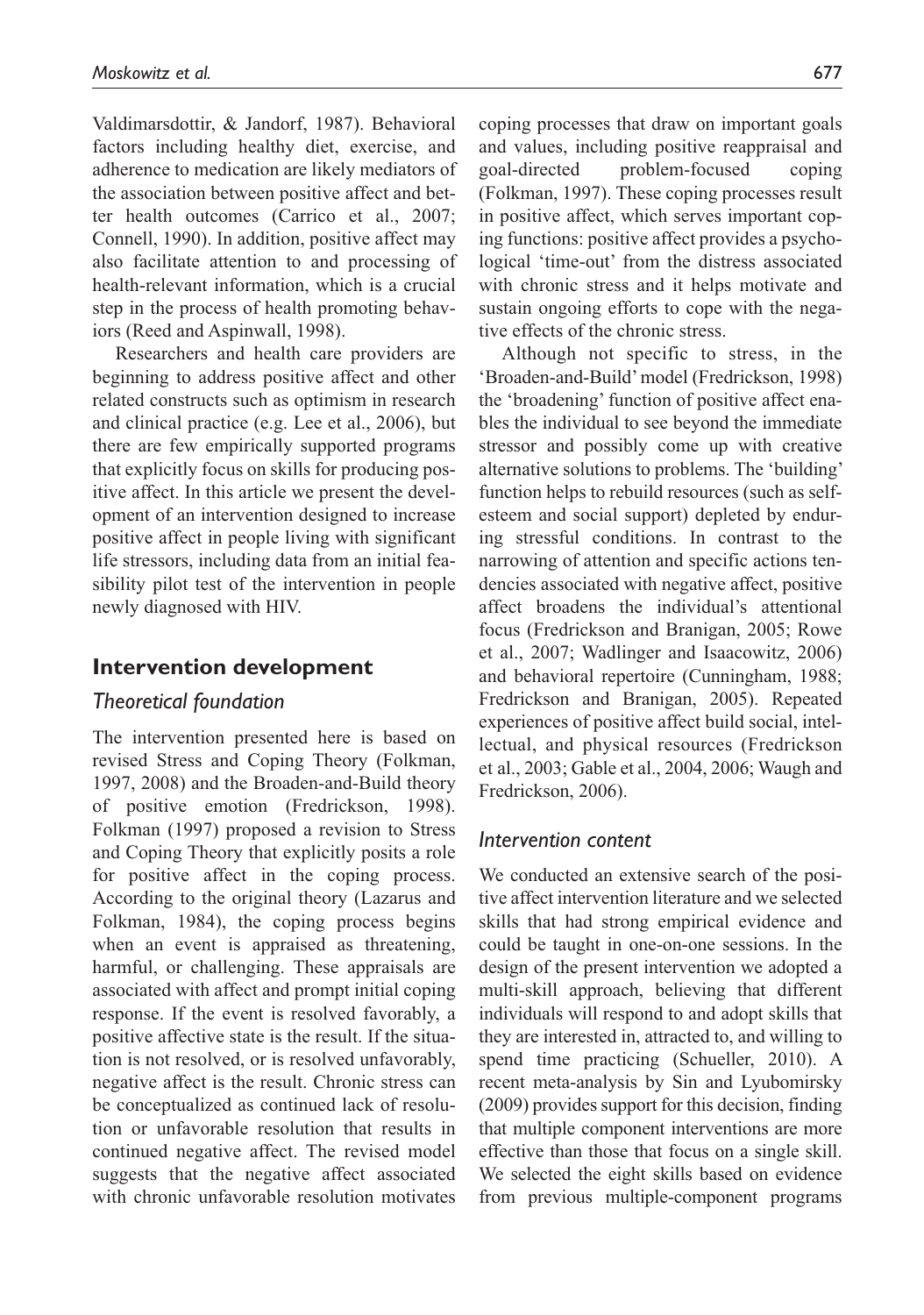

**Figure 1.** Summary diagram of the intervention.

(e.g. Fava and Ruini, 2003; Fava et al., 1998; Fordyce, 1981, 1983; Seligman et al., 2006) as well as studies of single skills (e.g. Emmons, 2007; Langston, 1994; Lyubomirsky et al., 2005), and our own program of observational research (e.g. Folkman et al., 1997; Moskowitz et al., 1996). The skills are grouped into five weekly sessions. A detailed outline of the intervention content is in the Appendix. See Fig. 1 for a summary diagram of the intervention showing the program, intervention, technique, and sub-technique levels of description (Marks, 2009, 2010).

*Week one.* In the first session, three of the eight skills are presented: noticing positive events, capitalizing, and gratitude. We selected these three for the first session because they are the simplest and easiest to understand and they do not require challenging new behaviors. Our decision to include noticing positive events (Skill one) was based on our prior research with people caring for a partner with AIDS, which indicated that people experience positive events even in the midst of severe stress, and noting these events may help them cope with the stress (Folkman et al., 1997). Under chronic stressful conditions, people may seek out positive events that can increase their positive affect (Folkman et al., 1997).

When someone experiences a positive event, capitalizing on the positive event (Skill two) can strengthen the association between the event and positive affect (Langston, 1994). Examples of capitalizing include marking the occurrence of the positive event in some way, thinking about the event again after it has occurred, and telling others about the event (Langston, 1994).

Gratitude (Skill three) builds on capitalizing in that one goes beyond enjoying a positive experience by also enjoying the fact that the experience was possible. Noticing and selfgenerating feelings of gratitude have demonstrable effects on health and well-being (Emmons, 2007). There is evidence that keeping a regular journal of things you are grateful for is associated with higher levels of positive affect (Emmons and McCullough, 2003).

*Week two.* In the second session we teach participants about mindfulness (Skill four). Mindfulness is defined as 'the awareness that emerges through paying attention on purpose, in the present moment, and nonjudgmentally' (Kabat-Zinn, 2003: 145). Mindfulness is thought to allow people to tolerate and reflect on strong emotions rather than responding impulsively (Brown et al., 2007). Mindfulness can effectively be taught, and brief, secular mindfulness meditation training has been found to increase positive affect, both in selfreports (Grossman et al., 2007; Shapiro et al., 2007) and in measures of cortical activation (Davidson et al., 2003). It was our belief that by teaching both formal mindfulness (meditation) and informal mindfulness (mindfulness of the events of daily life) early in the intervention, participants could utilize this skill to better retain and practice the other skills. For the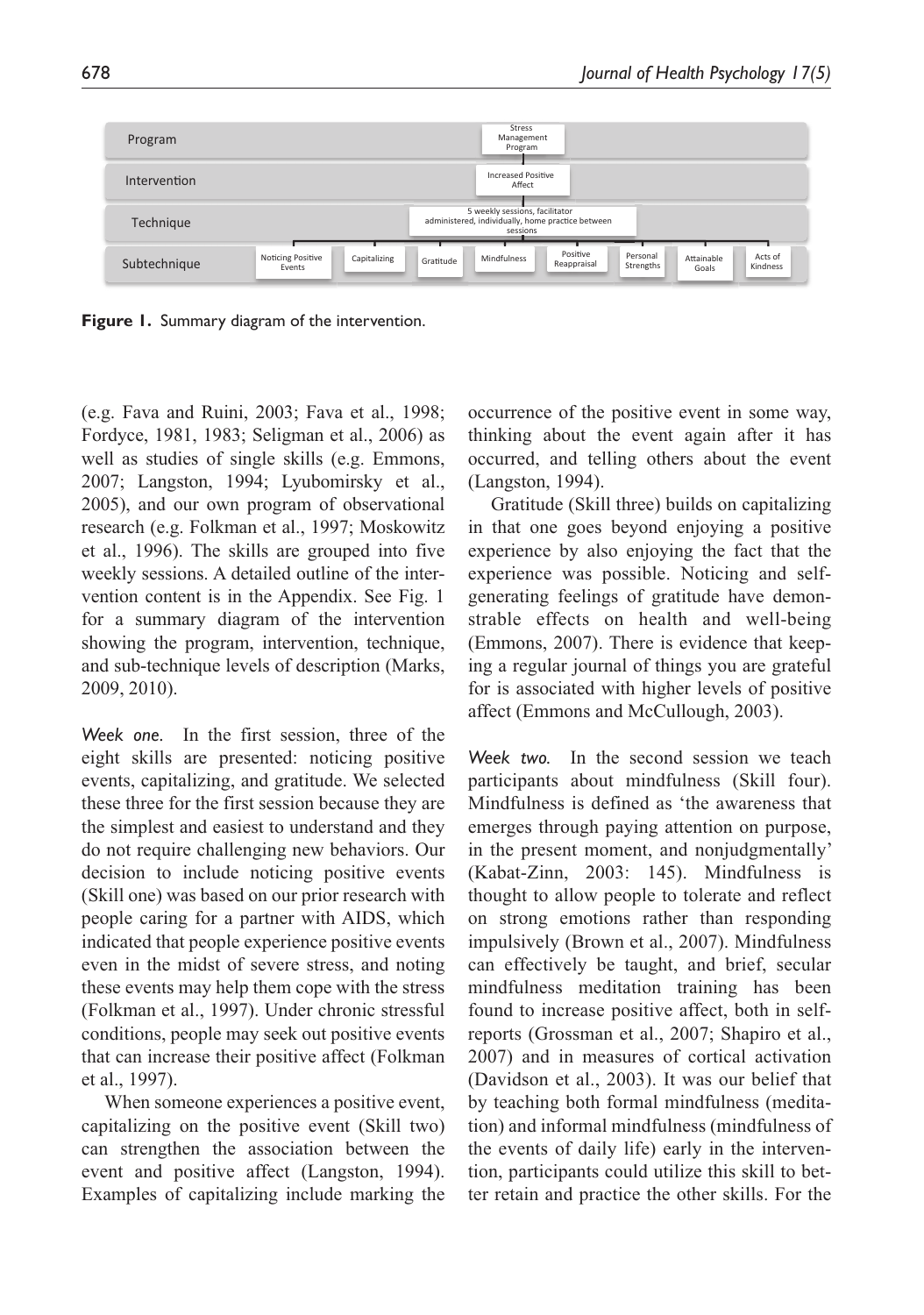*Week three.* Positive reappraisal (Skill five) involves changing one's interpretation of a stressful event. This can include minimizing the impact or importance of a negative event or finding something good that has come of it. This is one of the few ways of coping that is consistently empirically associated with increased positive affect (Carver and Scheier, 1994; Folkman, 1997; Sears et al., 2003). In a study of coping with caregiving and bereavement, positive reappraisal was significantly associated with positive affect both during caregiving and after the death of the partner (Moskowitz et al., 1996). Reappraisal is a cognitive technique and it has been taught in several therapeutic interventions for people with serious physical illness (e.g. Antoni et al., 2008; Bova et al., 2008; Chesney et al., 1996, 2003).

*Week four.* During the fourth session we have participants focus on their personal strengths (Skill six) and learn about and create attainable goals (Skill seven). Individuals can improve their emotional responses by focusing on their own abilities and strengths. Reed and Aspinwall (1998) found that women who were given the opportunity to affirm a positive aspect of themselves were more receptive to information about a serious disease risk, and retained more of the information over the following week. Self-affirmation is also associated with better psychological adjustment to physical illness (Taylor and Lobel, 1989; Taylor et al., 1992) and healthier biological profiles (Taylor et al., 2003).

Goal setting (i.e. creating valued and attainable goals) is commonly used in behavioral health interventions (Strecher et al., 1995) and has been included in programs for people with serious physical illness such as HIV (e.g. Antoni et al., 2007; Sikkema et al., 1995). Higher levels of positive affect and greater life satisfaction are found among people who

perceive that they are making progress toward their goals (Brunstein et al., 1998; Carver and Scheier, 1990; Lent et al., 2005), and pursuing attainable goals (goals that are short-term and specific versus distant and global) is associated with higher subjective well-being (Emmons, 1986, 1992).

*Week five.* In the final session, participants learn about acts of kindness (Skill eight). In large, representative samples, altruistic behaviors such as volunteerism are associated with lower risk of serious physical illness (Moen et al., 1993) and lower risk of mortality (Musick and Wilson, 2003; Oman et al., 1999). Altruistic behavior may lead to positive affect because it provides a sense of self-efficacy, increases self-esteem, or provides a distraction from one's own problems (Penner et al., 2005). Lyubomirsky et al. (2005) report preliminary data that engaging in five acts of kindness per week for six weeks increased positive affect in students, especially if they engaged in five activities on a single day each week (rather than one per day).

## *Intervention format*

The eight skills included in this intervention are taught during five weekly sessions, one-on-one with a facilitator. Each session, which lasts approximately 45 to 60 minutes, begins with a brief 'check-in' conversation period to allow for facilitator–participant rapport-building. For Sessions two through five, the check-in is followed by a review of the previous week's home practice, including a discussion of successes or difficulties. The sessions then have a didactic portion in which the facilitator introduces the positive affect skill(s) for that session, followed by an interactive practice of the skill(s), and finally, discussion of the home practice for the following week. (For a detailed outline of the intervention session content, see the Appendix.) Each week participants are given a set of home practice activities and a workbook in which to record their daily home practice.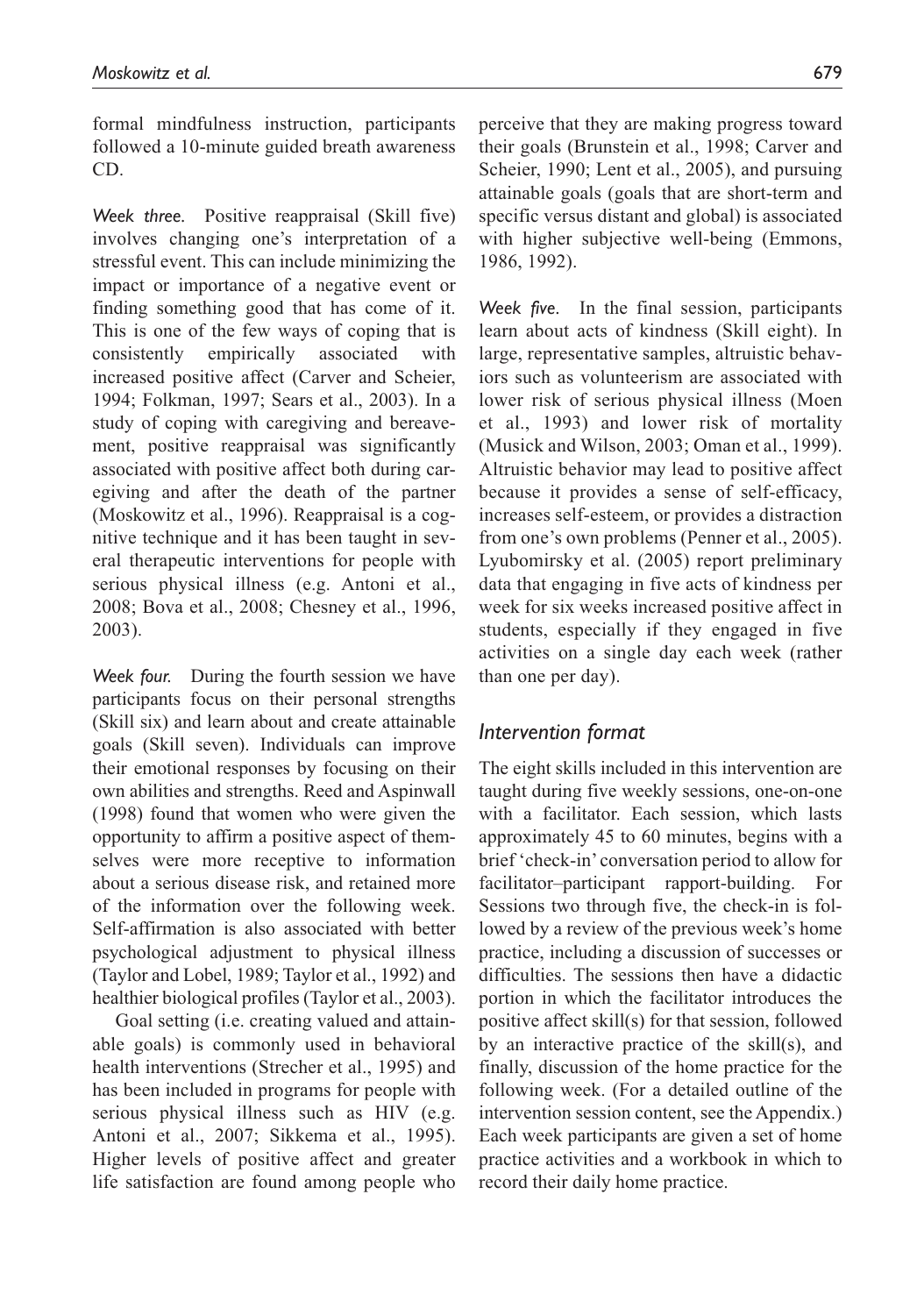### **Intervention pilot test**

## *Method*

Following the development of the intervention, we pilot tested it in people experiencing a serious health-related event: diagnosis with HIV. People newly diagnosed with HIV face significant challenges, including the need to interact with a complex health care system; constraints on sexual behavior; the need for disclosure of serostatus to friends, family, and sexual partners; stigma; and, in many cases, a struggle to come to terms with a new identity as someone with HIV (Hult et al., 2009; Moskowitz et al., 2007). The period immediately following HIV+ serostatus notification is characterized by increases in depression and anxiety (Ironson et al., 1990; Jacobsen et al., 1990; LaPerriere et al., 1990; Ostrow et al., 1989; Perry et al., 1992; Rundell et al., 1988). Although interventions designed to reduce depression in people living with HIV have met with some moderate success (Antoni et al., 2007; Bova et al., 2008; Chesney et al., 2003; Himelhoch et al., 2007), none has targeted those who were newly diagnosed with HIV and none has explicitly targeted positive affect.

*Participants.* To be included in the study participants had to: (a) have been informed for the first time that they were HIV positive within the previous four months; (b) speak English; (c) be 18 years or older; (d) have the ability to provide informed consent. Evidence of severe cognitive impairment or active psychosis, as assessed by trained interviewers, resulted in exclusion from the study. HIV status and date of diagnosis were verified with the referring clinic or provider.

Eleven of 12 eligible people who were screened chose to enroll in the study. Participants had been diagnosed with HIV an average 8.5 weeks prior to screening (range three to 15 weeks). Nine were men, two were women. Average age was 38. All but one had completed high school and two of the 11 had less than \$20,000 per year total household income.

*Procedures.* Participants were recruited through HIV clinics and community sites throughout the San Francisco Bay Area. This study was conducted as a substudy within a larger, ongoing, observational study of stress and coping in people newly diagnosed with HIV. Participants for this pilot were recruited through fliers and direct contact with study staff at local HIV testing sites and clinics between October and December 2007. Potential participants contacted the study via the study phone line, completed a phone screen, and, if eligible and interested, were then scheduled for the first intervention session. Intervention sessions were completed at either the clinic where the participant was recruited or at the UCSF clinical research center. Signed consent was obtained at the start of the first intervention session. Participants were paid \$30 for each completed session, for a total of \$180 if all sessions plus the follow-up assessment were completed. All procedures were approved by the UCSF Committee on Human Research.

*Assessments.* Positive and negative affect were assessed at week one, at an in-person session one week after the completion of the intervention (Follow-up one) and by phone four weeks after that (Follow-up two) using a version of the Differential Emotions Scale (DES) modified by Fredrickson et al. (2003) to include additional positive affect words. Reliabilities for both positive and negative affect were acceptable ( $\alpha$  = .89 for positive and  $\alpha = .78$  for negative.) The modified DES has shown acceptable validity in terms of agreement with other affect measures and change in response to intervention (Fredrickson et al., 2008). Self-report mindfulness was assessed at the start of the first intervention session, and at the follow-up sessions with items from the Five Factor Mindfulness Scale (FFMQ; Baer et al., 2006). Reliability of the scale was  $\alpha = .86$ .

Although this pilot study did not include a control group, a recent observational study in our lab (Moskowitz, 2008) administered the same affective outcome measures to individuals from the same population starting shortly after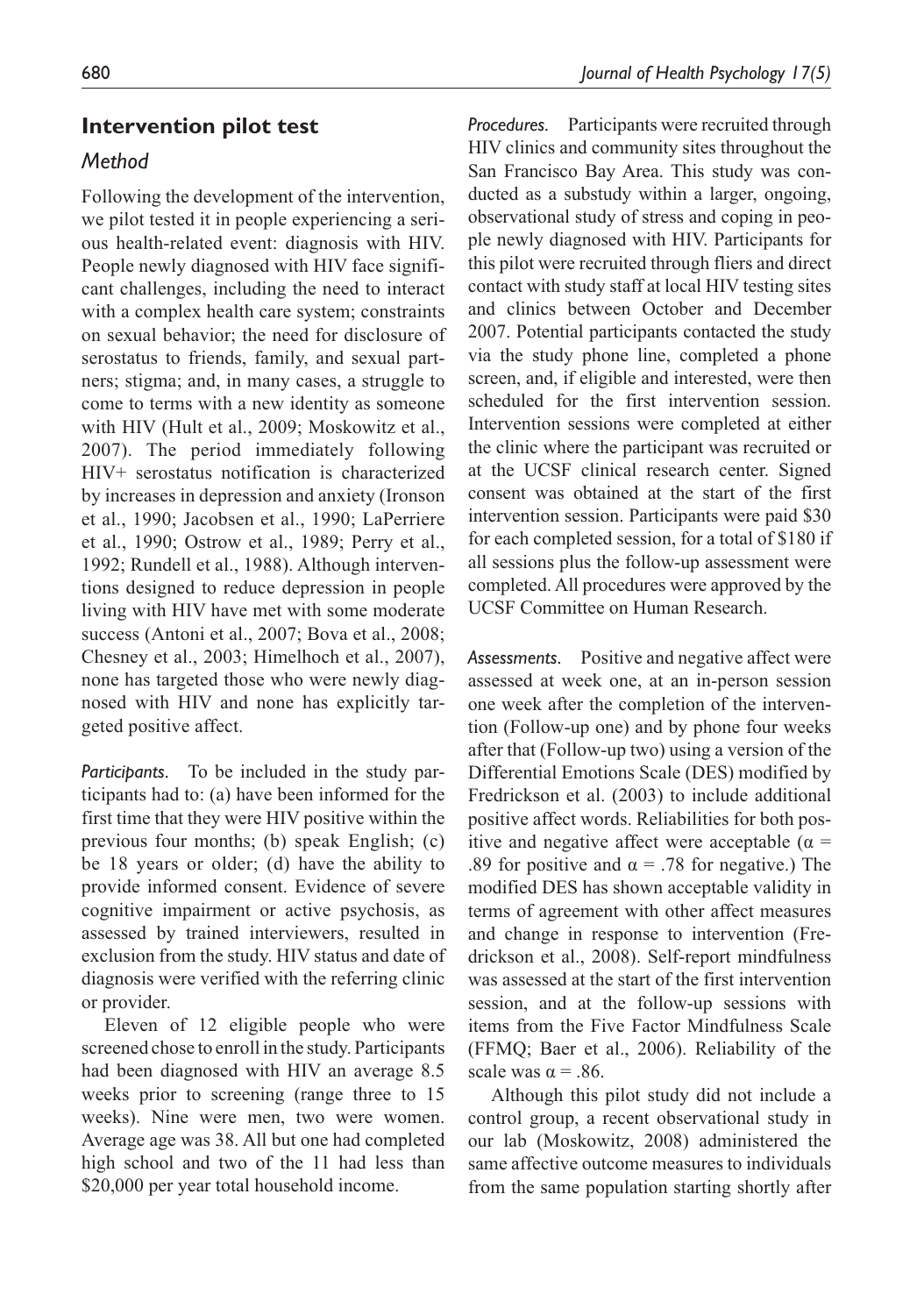HIV diagnosis and continuing on a similar follow-up schedule. We include their data as a notreatment historical comparison group, representing the affective trajectory our participants would likely have followed without any intervention.

*Study evaluation.* We tracked how many days of home practice participants completed each week by counting entries in their daily diary. At the first follow-up assessment we asked participants to indicate how often they were likely to continue to practice each of the skills. We also asked participants to rank the skills in terms of how much they liked them. Finally, we asked participants two questions regarding the intervention as a whole. We asked them: 'How likely are you to recommend this program to a friend?' and 'How likely are you to recommend this program to someone who has just tested positive for HIV?' At the second follow-up assessment, participants were asked to report how often they were still practicing each of the skills.

#### *Results*

Data were collected between October 2007 and March 2008. Eleven participants were recruited into the intervention and nine completed the entire 10 weeks of the study (81.8 per cent retention). One participant chose to discontinue the study after the first session and we lost contact with a second participant after Session five. Adherence to the home practice was high. Across weeks and homework tasks, the average number of days per week that the participants reported completing homework was 5.4, with a range from 4.1 days per week for the mindful breath awareness practice to 6.6 days per week for personal strengths.

At the immediate post-intervention assessment, Follow-up 1, we asked participants to rank the skills in order of their personal preference. Each of the skills had at least one participant who ranked it as his or her favorite skill. This supports our rationale for including a variety of positive affect skills in the intervention to increase the likelihood of a good person–skill

match as recommended by Lyubomirsky and colleagues (2005).

At Follow-up 2, 5 weeks post intervention, participants reported how frequently they had been practicing each of the skills during the previous month. The average response for recommending to a friend was 8.6 out of 10 and the average for recommending the intervention to someone just testing positive with HIV was 9.5 (seven of nine participants said 10).

At the four-week follow-up, participants reported how frequently they had been practicing each of the skills during the previous month. Six of the nine participants reported practicing at least one of the skills daily. The most frequently practiced skill was noting positive events, averaging two to three times per week. The least frequently practiced skill was informal mindfulness, at just under once per week.

*Changes in positive affect, negative affect, and mindfulness*. Despite the small sample size  $(N = 9$  with complete post intervention data), there were statistically significant changes, by paired *t*-tests, in positive affect and negative affect from pre-intervention to the first followup (Table 1). The mean increase in total positive affect was 3.9 points ( $p = .016$ ). In our comparison dataset, the mean increase over the same period was only 1.2 points on the positive affect scale (DES-positive). Intervention participants' DES-negative scores decreased by 5.1 points  $(p = .016)$ , compared to a decrease of only 0.35 for the no-treatment comparison dataset. The overall effect sizes for the changes from preintervention to second follow-up were very large (Cohen's  $d = 1.14$  and 1.98, for positive and negative affect, respectively.) Neither DESpositive nor DES-negative changed significantly from the first to the second (30-day) follow-up assessments.

There were changes in the overall mindfulness score over the course of the pilot study but they were not significant. In terms of the mindfulness subscales, nonreactivity increased significantly at the immediate post-intervention assessment, but nonjudgment dropped significantly at the second follow-up session.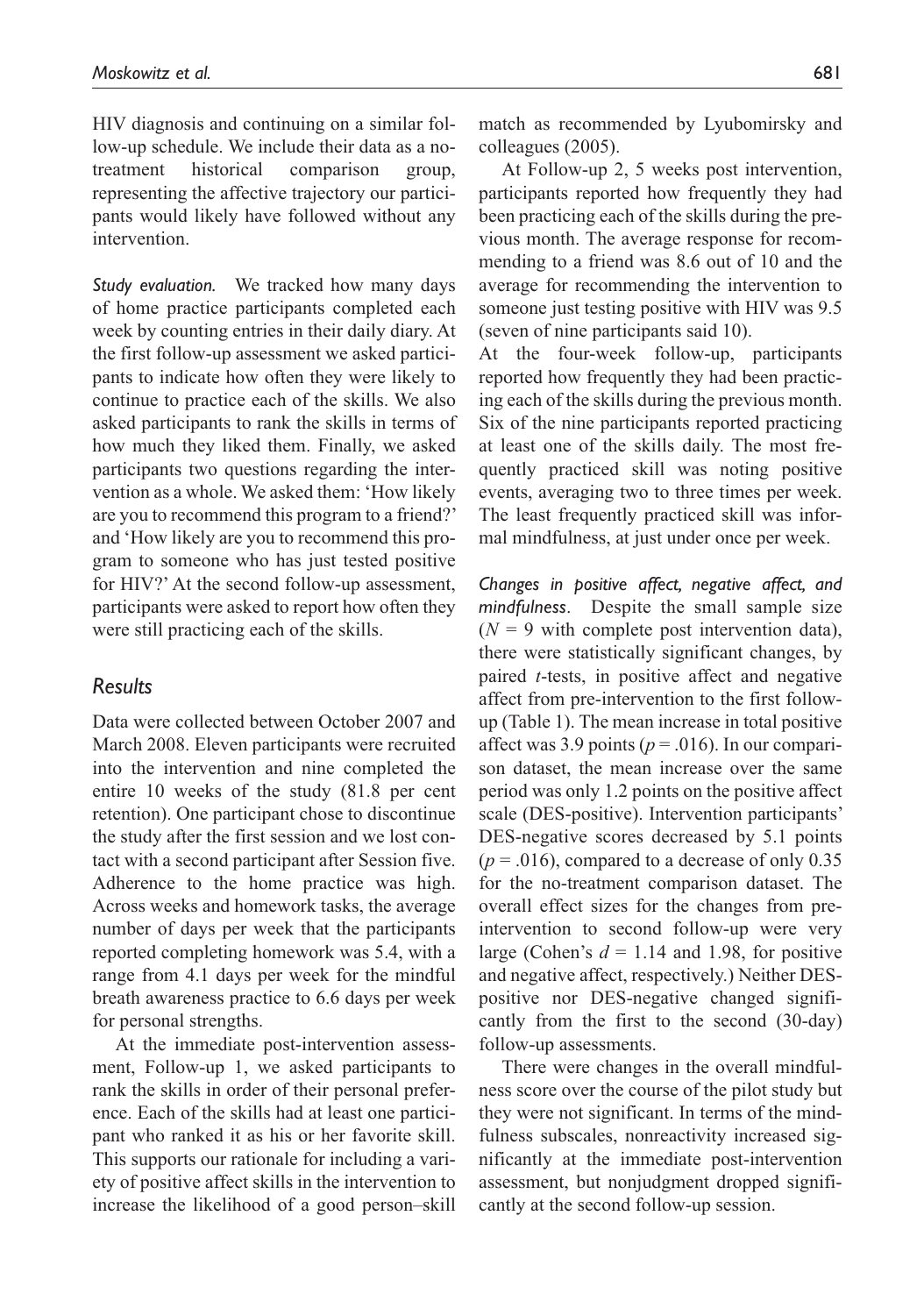Follow-up 2 5 weeks post-

| <b>I.</b> Mean scores on positive affect, negative affect, and mindfulness at pre-intervent<br>; standard deviations of change scores in parentheses |                          |                             |
|------------------------------------------------------------------------------------------------------------------------------------------------------|--------------------------|-----------------------------|
|                                                                                                                                                      | Pre-intervention<br>Mean | Follow-up I<br>I week post- |
|                                                                                                                                                      |                          | intervention                |

**Table 1.** Mean scores on positive affect, negative affect, and mindfulness at pre-intervention and follow-up  $(N = 9)$ 

|                                                |      | intervention<br>Mean (SD) | intervention<br>Mean (SD) |
|------------------------------------------------|------|---------------------------|---------------------------|
| DES-positive<br>(mean per item, 9 items total) | 1.95 | $2.38^{**}$ (0.43)        | 2.53(0.51)                |
| DES-negative<br>(mean per item, 7 items total) | 1.68 | $0.95^{**}$ (0.72)        | 0.78(0.59)                |
| Mindfulness (total)                            | 60.1 | 65.4 (8.93)               | 50.1 (16.73)              |
| <b>Mindfulness</b><br>(attention/awareness)    | 24.4 | 24.4(4.33)                | 19.8(8.73)                |
| <b>Mindfulness</b><br>(nonjudgment)            | 21.6 | 21.7(5.01)                | $10.7^*$ (9.93)           |
| <b>Mindfulness</b><br>(nonreactivity)          | 4.   | $19.3^* (4.74)$           | $19.7^{\ast\ast}$ (4.07)  |

*Note*: DES: Differential Emotions Scale

\**p* < .05, \*\**p* < .01 compared to pre-intervention based on paired *t*-test

*Qualitative evaluation questions.* At the 30-day post-intervention assessment, we asked participants to describe whether the intervention had an effect on them and, if so, what that effect was. Two participants offered feedback regarding difficulties they had actually using the skills:

Well, I'm sure it would have had more [of an effect] had I done the exercises more than I did. Because I didn't really do the exercises I don't know if the study had much of an impact on me, honestly. Only because I haven't followed through and done what I should do.

More generally, however, the responses were positive:

It's like collecting pennies under your sofa. But then the whole jar fills up and you realize you have a lot more than you thought. This is the same thing. There are many more positive things in my life than I realized.

It's good for people dealing with HIV because there is a lot of shame and doubt. It's a time in your life when you can potentially really cut yourself down so [the intervention] was a really important exercise. It helps you discover yourself – not to be so self-absorbed and drowning in the depression. It draws you out of your slump. Makes you look at yourself from a different angle and validates who you are and the importance of what you are and what you are doing in the world. The HIV, that's in my life, but these positive things are also in my life as well.

# **Discussion**

This feasibility or proof-of-concept study demonstrated that a multiple-component positive affect intervention is feasible for people newly diagnosed with a life-changing physical illness. Retention rates were high and compliance with home practice was good. The feedback from participants was also very positive, with most participants indicating that they would continue with some of the skills they learned and that they would recommend the intervention for other people newly diagnosed with HIV. We succeeded in conveying the value of positive emotion skills in a way that people dealing with serious negative events were able not just to understand, but to embrace.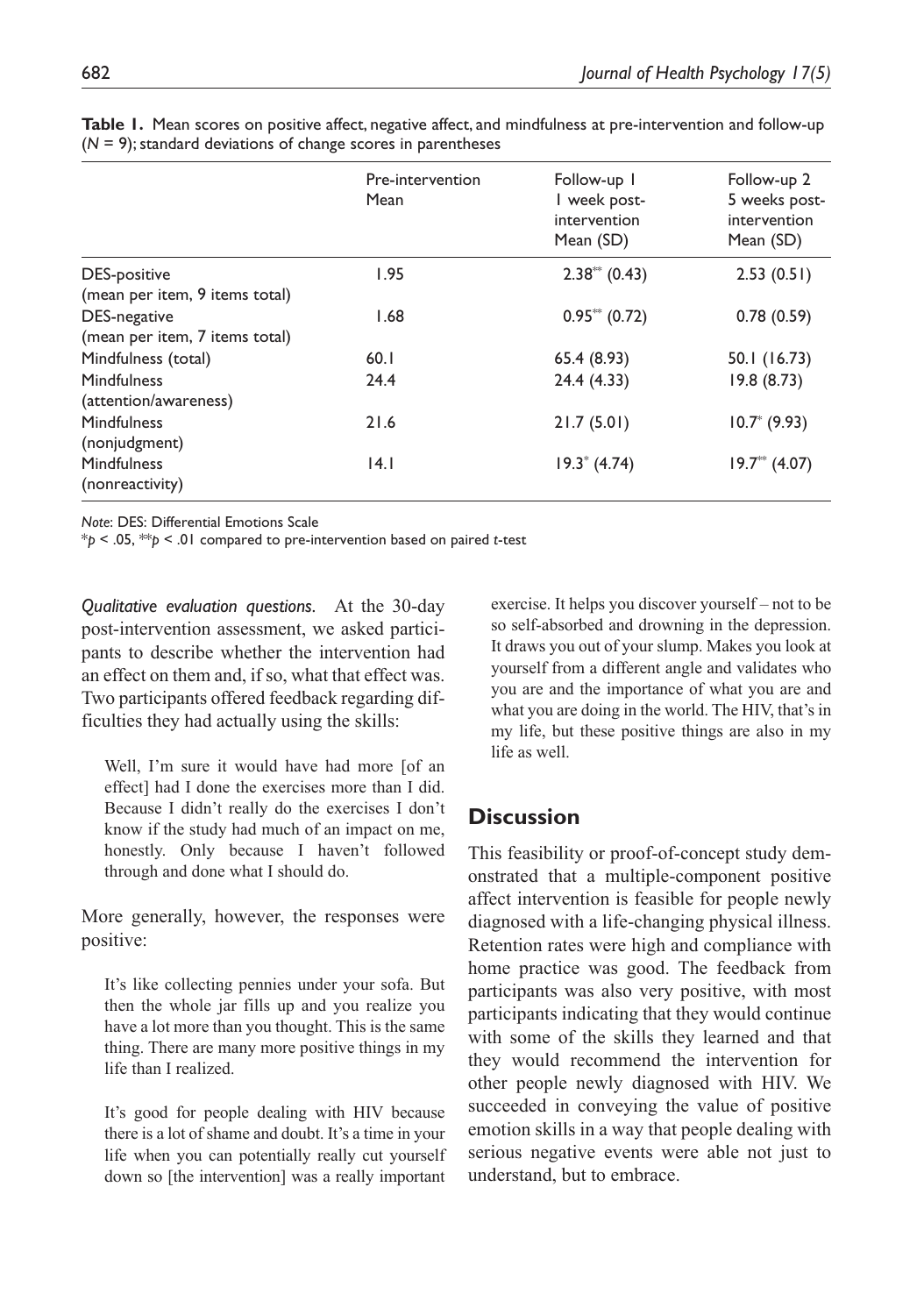Over the six weeks of the study, there were significant changes in positive and negative affect. The effect sizes obtained in this pilot study were comparable to the effects reported in a recent meta-analysis of interventions targeting positive affect (Sin and Lyubomirsky, 2009).

Mindfulness increased slightly (but not significantly) from baseline to the post-intervention assessment. The nonreactivity subscale, however, did increase significantly from pre- to post-intervention. On the other hand, there was a significant *decrease* in the nonjudgment subscale 30 days after the intervention, the opposite of what we expected. Mindfulness has been used in many other successful intervention trials, most commonly in the form of Mindfulness-Based Stress Reduction (MBSR; Kabat-Zinn, 1990), a secular meditation training course. However, MBSR involves approximately 26 hours of class time over the course of eight weeks, whereas our intervention includes only one hour of in-class training and daily practice of 10 minutes per day of formal mindfulness. It may be that our intervention did not include sufficient mindfulness training to impact overall mindfulness directly, however the increase in nonreactivity was maintained at 30 days post-intervention. The decrease in nonjudgment did not appear to be an immediate product of the intervention because nonjudgment remained stable from pre- to post-intervention; however the decrease in nonjudgment found between the first and second follow-up assessments may be due to participants discontinuing the use of some of the intervention skills after the program was over. Booster sessions or an additional mindfulness session focused explicitly on being with thoughts and feelings as they arise, without judgment, may serve to ameliorate this effect. A recent meta-analysis showed no relation between the length of class time and effect sizes in published trials of MBSR (Carmody and Baer, 2009), so it is unknown how much of a mindfulness 'dose' is sufficient.

Although the present pilot work was conducted in people newly diagnosed with HIV, we hypothesize that the intervention will be effective for people coping with any type of serious stress. Furthermore, the intervention does not consist of a package of skills that must be practiced together to maximize the beneficial effects. Instead we believe that the key is to have an array of skills so that any given individual can find something that will work for him or her (Schueller, 2010). Along these lines, there are a number of skills that could potentially have been included that were not, such as spirituality/religiosity/prayer (Bormann et al., 2009; Hollywell and Walker, 2009; McCain et al., 2008; Miller et al., 2008), meaning-making (Bower et al., 2003; Lee et al., 2006), forgiveness (Freedman and Enright, 1996; Lundahl et al., 2008; Waltman et al., 2009), and positive writing (Burton and King, 2004; Low et al., 2006). These are all legitimate foci for future studies.

Given the formative nature of this study, the results raise a number of questions. First, although we hypothesize that the intervention will increase positive emotion for anyone who practices the skills, future work should examine more specifically which components of the intervention are most effective and for whom. Second, a more fine-grained analysis of which types of positive affect are susceptible to change would inform theories on emotion and stress and coping. And, finally, future studies should explore the extent to which the intervention can be translated into group, or even self-administered, formats, to ease dissemination and improve the cost-effectiveness of delivery.

The risk of proclaiming the importance of positive affect in the stress and coping process is that it may appear to minimize the pain and serious individual and societal consequences associated with major stressful events. As we tell our participants, we are not advocating a simplistic 'don't worry, be happy' approach nor do we believe that simply increasing positive affect will prove to be a cure-all for their problems. Such a 'Pollyanna-ish' stance would not be acceptable to them, and would not help them cope with the very real and complex issues they face following their diagnosis. It could also degenerate into blaming those who develop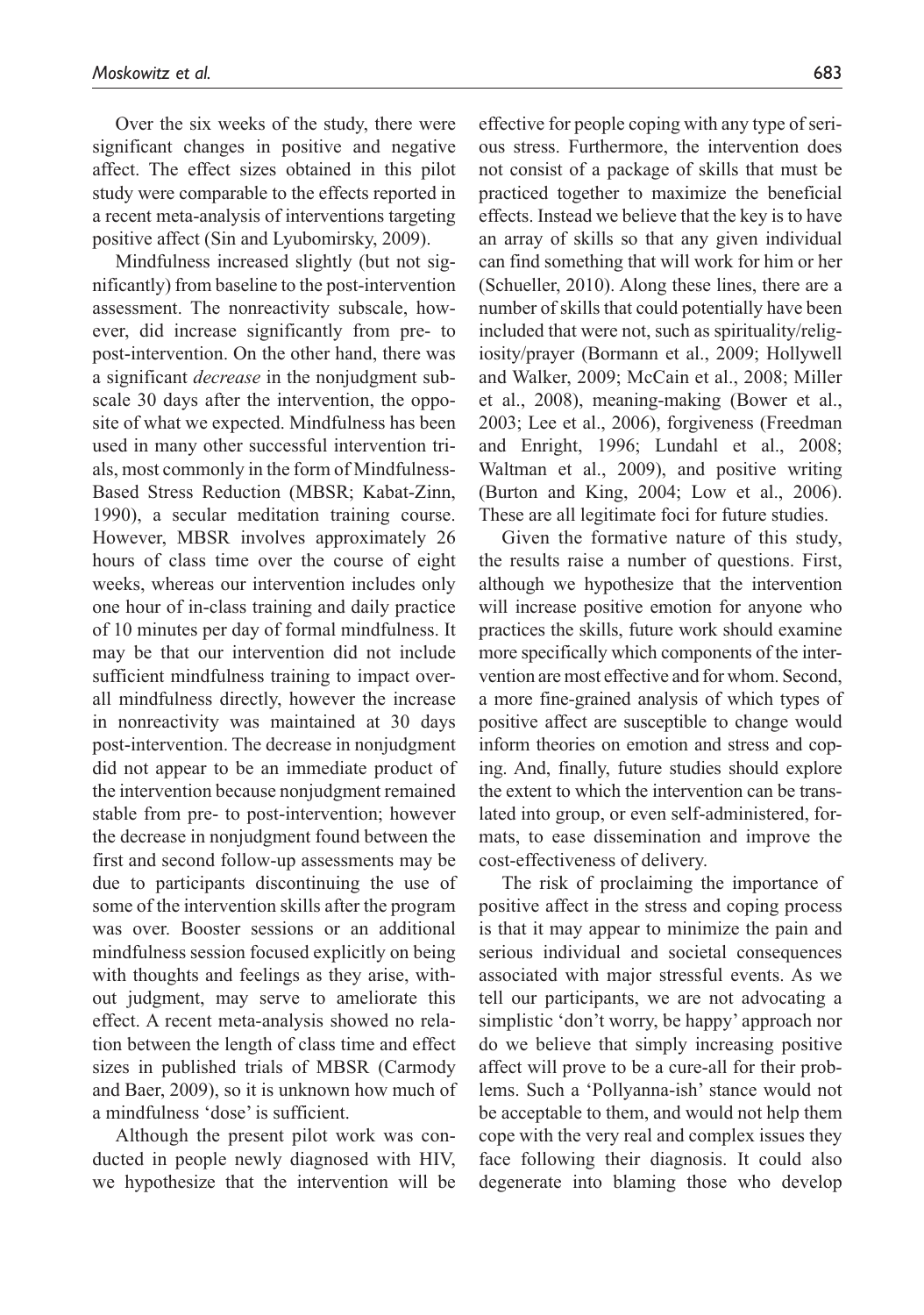depression or other negative consequence of enduring stress for not working hard enough and thinking the right positive thoughts. We do believe that an intervention to increase positive affect in the months after diagnosis may set the stage for a number of adaptive consequences, which can result in improved mental and physical health for many people.

Our focus on positive affect is consistent with a strengths-based, client centered approach (Corcoran, 2005), will likely make the proposed intervention more attractive to providers and participants alike, and serve as an antidote to 'prevention fatigue', which is increasingly pervasive in communities at high risk for HIV (Chen et al., 2003; Ostrow et al., 2002; Stockman et al., 2004). Our experience in pilot testing the intervention is that, along with the participants, the facilitators, staff, and investigators also experienced increases in positive affect. Ultimately, given the high levels of stress, distress, and depression documented in people living with serious physical illness, we consider increasing positive affect to be an inherently worthwhile intervention goal.

# **Appendix: Detailed outline of intervention content and procedures**

*Week one: Positive events and capitalizing and gratitude*

1. Check-in

Introductions and discuss study policies including a review of confidentiality, cancellations and absences, drug use, and home practice. Build initial rapport with participant.

- 2. Skills sharing and instruction
	- a. Noticing positive events: It's important to recognize and acknowledge positive events that happen each day. Even small events can have a positive

impact on mood and the ability to handle stress.

 Examples of small positive events to notice include: getting a phone call from a friend; watching a funny movie; enjoying a good cup of coffee.

b. Amplifying/capitalizing: After identifying a positive event, it is possible to expand on it by thinking back on it, reliving it, continuing to focus on it. Amplifying positive events is associated with feeling more positive emotion and may improve coping.

 Examples of the ways that people can amplify positive events include: stopping to think about it and savor it, writing about it, talking about it with a friend, posting about it on Facebook.

- 3. Skill practice: Positive event and amplifying/capitalizing with participant
	- a. Noticing a positive event.

 Identify a positive event that happened in the past week. Discuss the event, the emotions felt at time and what their current reaction is to discussing the event.

 Repeat, going over one to three different events.

b. Amplifying/capitalizing.

Walk through previous examples. Explore what was done in response to events, explore amplification of events.

4. Skills sharing and instruction: Gratitude

 Gratitude is a feeling of thankfulness and appreciation for something. It's also a way of thinking that can help you notice things you can be thankful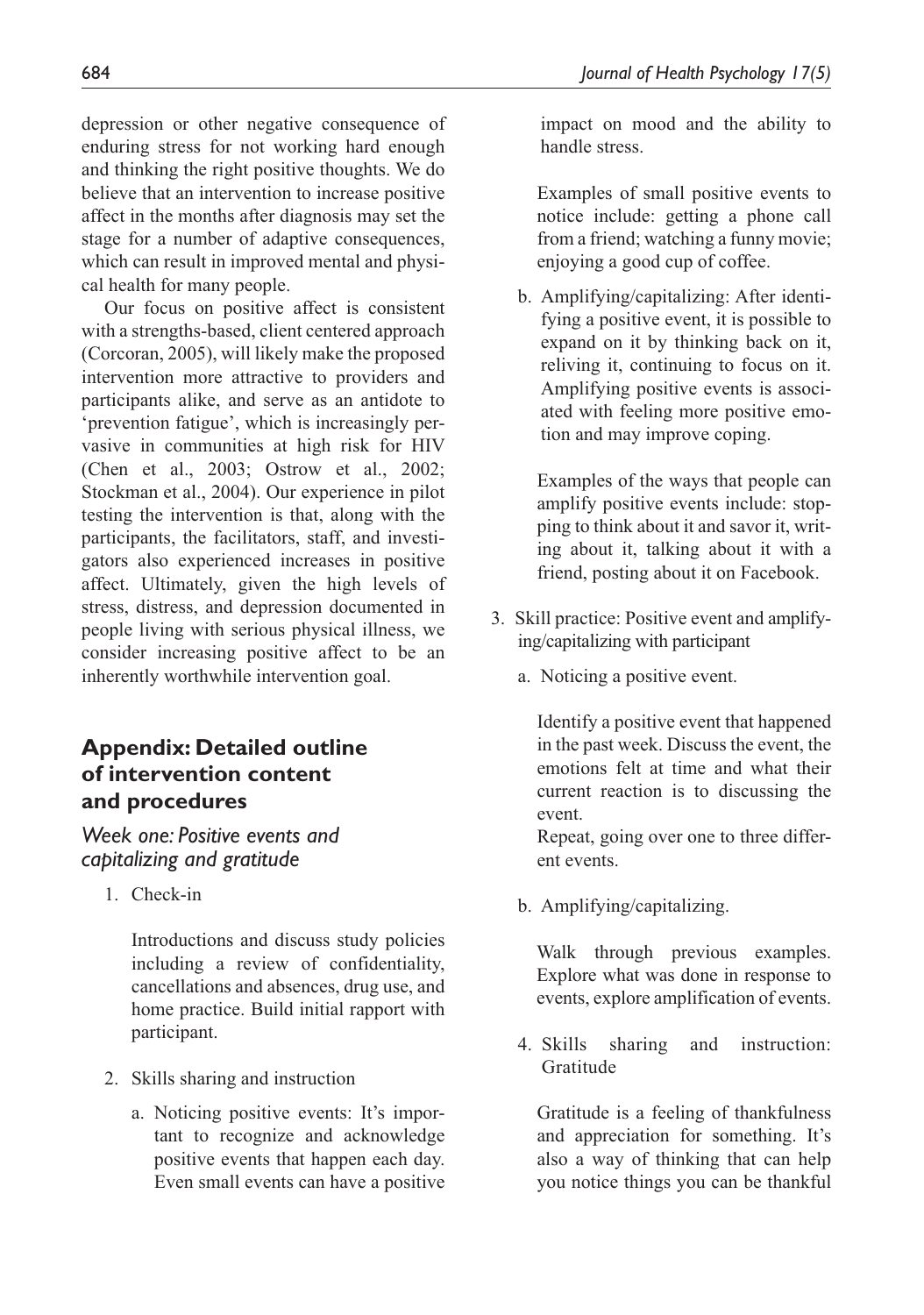for and appreciate them even more because of it. Gratitude is another way to savor a positive event. It's important to think about things that you're genuinely grateful for and not things that you think you should be grateful for.

 Examples of things to be grateful for include: having friends and family; a pet; a sunny day; chocolate.

5. Skills practice: Gratitude

Thinking over the past week, identify something in your life that you are grateful for.

Repeat, try to generate a small list.

- 6. Home practice
	- a. *Positive event*: Every evening, write down one or more positive things that happened that day. For each event, note feelings, thoughts and physical sensations that you felt at the time. What did you do in response to the event? Did you amplify it?
	- b. *Gratitude journal*: Think about at least one thing you are grateful for each day. It doesn't have to be new each day and can be very small. Reflect on things in your life that you have to be grateful for.
	- c. *Emotion checklist*: At the end of each day, complete the emotion checklist form that asks how much of each emotion you felt that day.

## *Week two: Mindfulness*

1. Check in

Discuss positive events, amplification, gratitude and emotion checklist home practice.

2. Skill sharing and instruction: Mindfulness: Formal and informal

Mindfulness is a particular way of paying attention: on purpose, in the present moment, with a non-judgmental and accepting attitude. Mindfulness can help increase positive emotions because it can make bad things seem less overwhelming; it helps you notice little things that you might have overlooked and it allows you to put more energy into dealing with things rather than worrying about them.

Two kinds of mindfulness practice include 'formal' and 'informal' practice.

Informal mindfulness involves being present with the activities of daily life. It means slowing down and focusing on the details of the moment rather than rushing through it. It is the opposite of zoning out or going on 'autopilot'.

An example of practicing informal mindfulness would be paying attention when you are walking (at work, at home, to and from your car, walking to the bus, etc.). Be with your posture, the feel of your legs as they move, the feel of your feet as they contact the ground, the sensations of your breathing, the sights and sounds around you. You might notice something beautiful (a sunset, a tree) that you would have otherwise missed.

Formal mindfulness: Focusing on the breath. One formal practice of mindfulness meditation is paying attention to our breathing. This involves bringing mindful awareness to our breathing. Focusing on the breath can help us to be more fully present and aware, it is a workout for our minds like going to the gym is a workout for our muscles. It can help us bring more mindfulness to our daily activities and can be a helpful way to deal with unpleasant or stressful experiences.

3. Skill practice

*Informal mindfulness*: Think about a positive event you had last week. By paying attention to positive events you already have practice in being present. Now think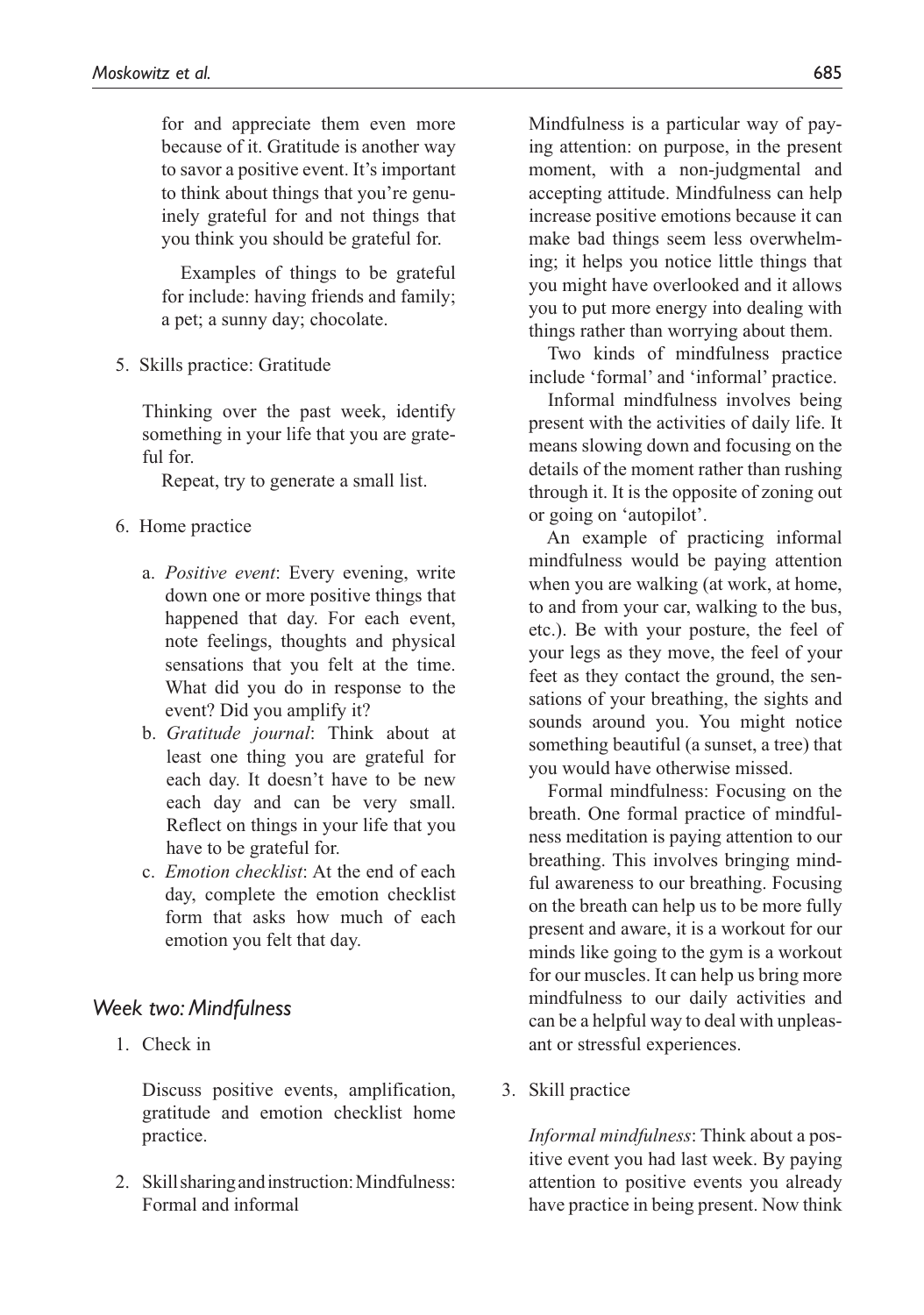about the opposite, being on autopilot. Describe a time in the past week when you were on autopilot or rushing through an activity of daily life. What happened? How did this experience differ from the experience of the positive event?

*Formal mindfulness*: Play CD of breath awareness practice. While focusing on the breath, practice noticing your thoughts and acknowledging that they are there. Don't try to force them away. Just notice your mind has wandered and refocus on the breath.

- 4. Home practice
	- a. Being present in daily life: Each day, think of an activity of daily life that you typically do on autopilot. Focus on doing that task more mindfully. You can select a task on your own or from the list.
	- b. Breath awareness activity: Spend 10 minutes listening to the recording of a guided breath awareness activity each day. Practice noticing your thoughts and feelings without reacting right away.
	- c. Continue doing daily gratitude and emotions checklist.

# *Week three: Positive reappraisal*

1. Check in

Discuss formal and informal mindful home practice and daily gratitude and emotion checklist.

2. Skill sharing and instruction: Positive reappraisal

A person's interpretation of a situation or event determines whether the event is experienced as stressful. Since our appraisals determine how we react emotionally, if we can change our appraisals (that is, how we perceive, view or interpret an event), we can change how we feel. It is even possible sometimes to find something in a bad experience that is actually good. This is sometimes referred to as 'seeing the glass as half full rather than half empty' or 'finding the silver lining'.

Finding the silver lining doesn't mean that you're glad the bad thing happened, it means you managed to do something good with the hand you were dealt.

Reappraisal is about acknowledging that we can control how we think about a situation.

An example of two different appraisals of the same situation is a bus arriving late, being full and driving past two people at a bus stop. One person may interpret the situation as horrible, the bus driver refused to stop for her and she has to waste an hour waiting for another. The other person may think that the bus must have been very full for the driver not to even stop. Seeing it as no one's fault, she is less upset. The silver lining may be that the woman had time to call a friend she'd been meaning to catch up with and use the time she had productively.

3. Skill practice

Practice reappraisal by thinking back over the past week to a time when you felt stressed. Talk about what happened and how you felt when it happened. What did you feel? What made you feel that way? What did you do in response to the event?

Work with facilitator to reappraise the event. List some ways that maybe it wasn't as bad as it could have been. Did any good things come from it?

Remember to start small. Positive reappraisal is a skill to be developed and you should start with small events.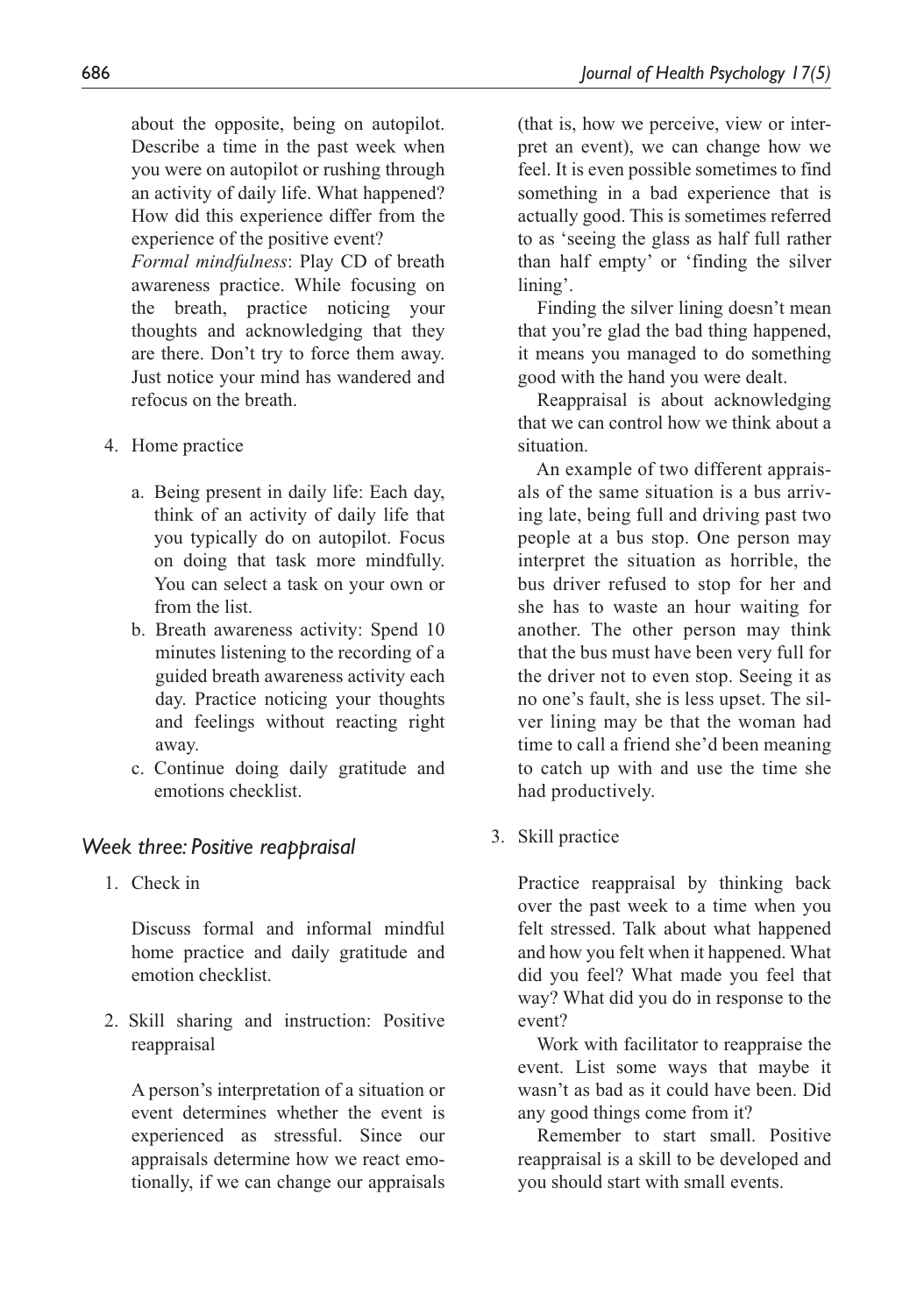- 4. Home practice
	- a. Positive reappraisal: Each day think of one negative or stressful thing that happened to you. Then practice positive reappraisal of that event. Practice noting your thoughts and feelings without reacting right away. Record these thoughts on your home practice sheet.
	- b. Being present in daily life: Continue the informal practice from last week. Remember you can use any event in your daily life, something from the list or something else.
	- c. Breath awareness activity: Continue using the 10 minute breath awareness CD each day.
	- d. Continue doing daily gratitude and emotions checklist.

# *Week four: Personal strengths and attainable goals*

1. Check in

Discuss positive reappraisal home practice as well as the mindfulness, gratitude and emotion checklist home practice.

2. Skill sharing and instruction: Personal strengths

Everyone has a unique set of strengths, talents, skills and positive qualities. Recognizing your own strengths can help you better cope with stressful things in your life.

Examples of personal strengths include having a great sense of humor, being punctual, creative, or responsible.

3. Skill practice

Make a list of your strengths, talents, skills and positive characteristics. Look at the list of adjectives and see which

relate to you. What are the strengths that have gotten you through hard times?

For each of the strengths you've listed, talk through a time that the person demonstrated or used that strength.

For example, a person who is responsible would show this by showing up for an appointment on time. A compassionate person may offer their seat on the bus to a pregnant woman.

4. Skill sharing and instruction: Attainable goals

Personal strengths not only help you cope with stress, they also help you achieve your goals. People often experience positive emotions when they achieve a goal. Attainable goals are short-term, modest goals and are the ones that are likely to help us experience positive emotion on a daily basis.

Attainable goals have four characteristics:

- a. Realistic: can be completed within a reasonable time frame.
- b. Clear: easily identified steps to complete it.
- c. Not too easy: should be somewhat challenging.
- d. Clear end point: to know when it has been successfully achieved.

An example of attainable goals may be to take a walk twice this week (rather than go to the gym every day for a month) or clean your closet this week (rather than clean the house and make it more appealing).

- 5. Home practice
	- a. Personal strengths: Each day, list one of your strengths or positive characteristics and how you used it that day. It may be related to your attainable goal.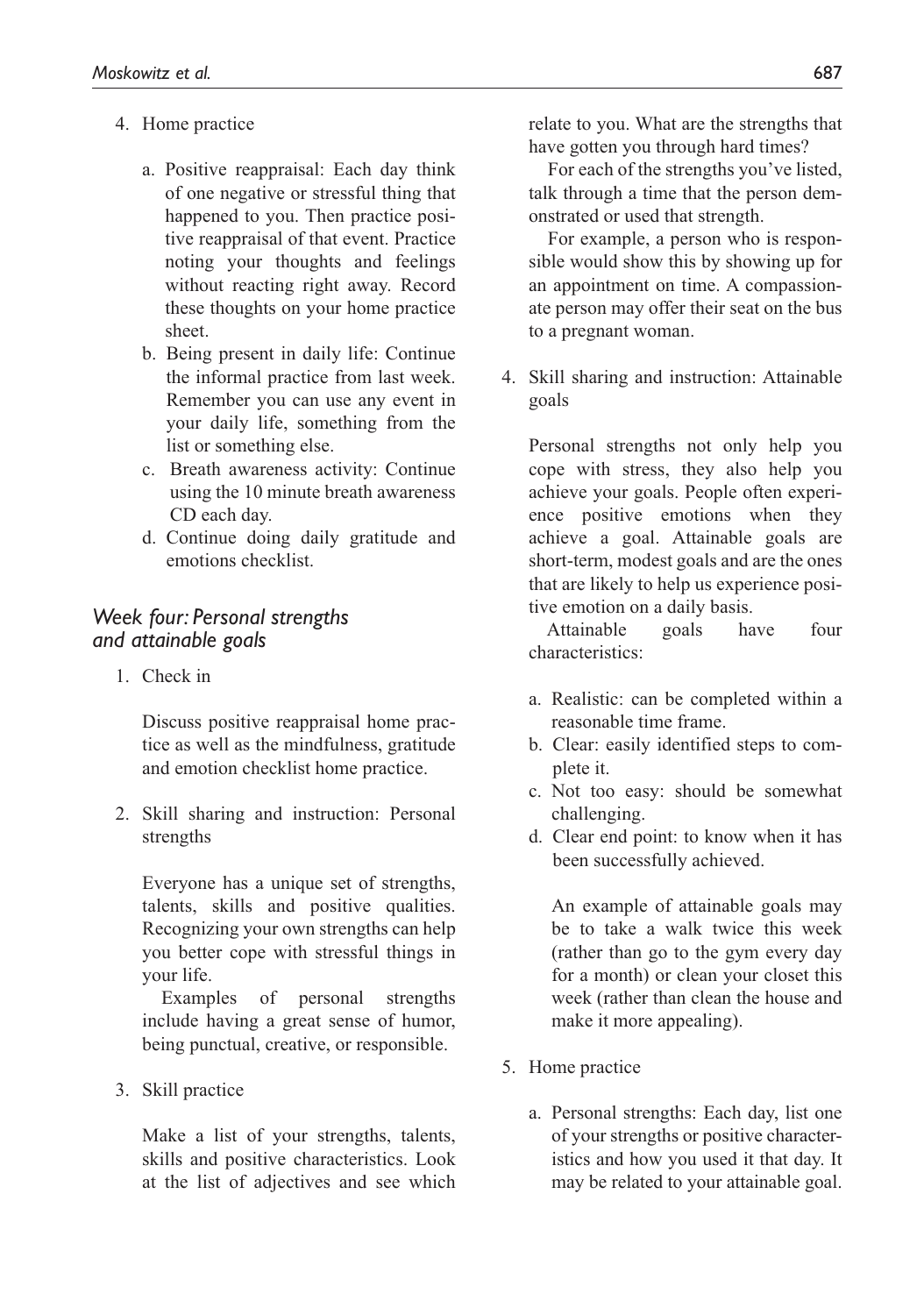- b. Attainable goals: Brainstorm one or more attainable goals for the next week. Make sure they are realistic, clear, not too easy, and have a clear end point.
- c. Breath awareness activity: Continue using the 10 minute breath awareness CD each day.
- d. Continue doing daily gratitude and emotions checklist.

## *Week five: Acts of kindness*

1. Check in

Discuss personal strengths and attainable goal home practice as well as the mindfulness, gratitude and emotion checklist home practice.

2. Skill sharing and instruction: Acts of kindness

Doing kind things for others is associated with better physical health. Being nice to others can help you feel better by taking the focus off your own problems, give you a sense of control, and give you a sense of accomplishment. The idea is that doing small kindnesses for someone, or 'paying it forward', will increase your positive emotion.

Examples of small acts of kindness include giving your seat on the bus to someone who might need it, taking a friend out for coffee, smiling at a stranger and holding the door open for them, or cooking dinner for a friend.

3. Skill practice

Can you remember a time when someone was kind to you? What did they do? Was it someone you knew or a stranger? How did they respond? How did you feel? What made you feel that way?

Think of a time that you did something nice for someone else. What did you do? Was it for someone you know or a stranger? How did the person respond? How did you feel? What about it made you feel that way?

- 4. Home practice
	- a. Acts of kindness: Look at the list of altruistic acts and pull out some examples. Generate some ideas of small acts of kindness that you could do in the coming week.
	- b. Breath awareness activity: Continue using the 10 minute breath awareness CD each day.
	- c. Continue doing daily gratitude and emotions checklist.

#### **Acknowledgements**

We gratefully acknowledge Alex Brousset for conducting all of the pilot sessions. This research was funded by a pilot grant from the UCSF Mount Zion Health Fund. Dr. Duncan's work on this project was supported by NIH/NCCAM (K01 AT005720). Dr. Moskowitz's work on this project was partially supported by NIH/NIMH (K24 MH093225). This project was also supported by NIH/NCRR UCSF-CTSI Grant Number UL1 RR024131. Its contents are solely the responsibility of the authors and do not necessarily represent the official views of the NIH.

## **Competing Interests**

None declared.

#### **References**

- Antoni M, Carver CS and Lechner SC (2008) Enhancing treatment for breast cancer. In: Park CL, Lechner SC, Antoni MH and Stanton AL (eds) *Medical Illness and Positive Life Change: Can Crisis Lead to Personal Transformation?* Washington, DC: American Psychological Association, 197–214.
- Antoni MH, Ironson G and Schneiderman N (2007) *Cognitive-Behavioral Stress Management for*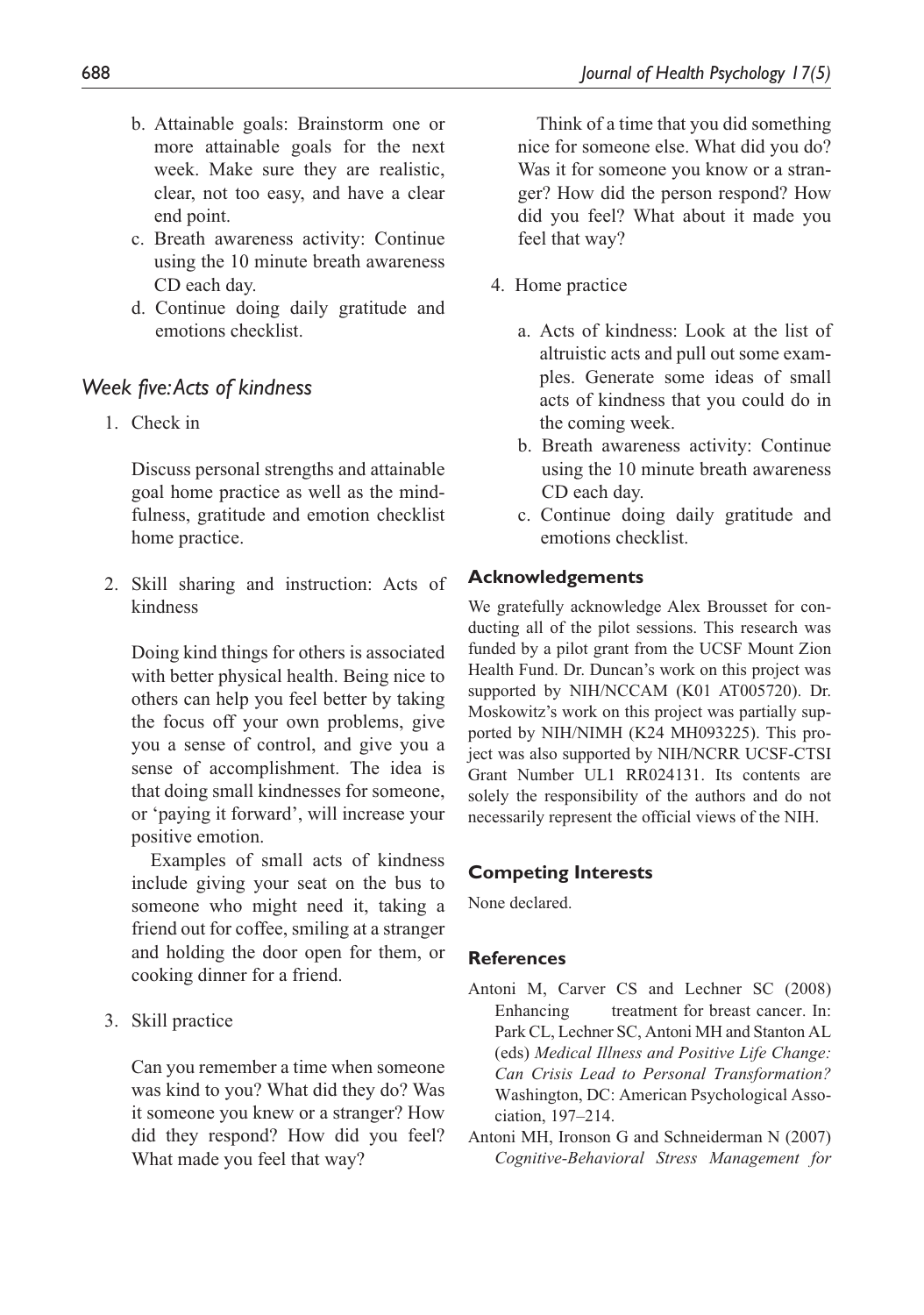*Individuals Living with HIV*. New York: Oxford University Press.

- Baer RA, Smith GT, Hopkins J, Krietemeyer J and Toney L (2006) Using self-report assessment methods to explore facets of mindfulness. *Assessment* 13(1): 27–45.
- Bormann JE, Aschbacher K, Wetherell JL, Roesch S and Redwine L (2009) Effects of faith/assurance on cortisol levels are enhanced by a spiritual mantram intervention in adults with HIV: A randomized trial. *Journal of Psychosomatic Research* 66(2): 161–171.
- Bova C, Burwick TN and Quinones M (2008) Improving women's adjustment to HIV infection: Results of the Positive Life Skills Workshop Project. *Journal of the Association of Nurses in AIDS Care* 19(1): 58–65.
- Bower JE, Kemeny ME, Taylor SE and Fahey JL (2003) Finding positive meaning and its association with natural killer cell cytotoxicity among participants in a bereavement-related disclosure intervention. *Annals of Behavioral Medicine* 25(2): 146–155.
- Brown KW, Ryan RM and Creswell JD (2007) Mindfulness: Theoreticial foundations and evidence for its salutary effects. *Psychological Inquiry* 18(4): 211–237.
- Brunstein JC, Schultheiss OC and Grassmann R (1998) Personal goals and emotional well-being: The moderating role of motive dispositions. *Journal of Personality and Social Psychology* 75(2): 494–508.
- Burton CM and King LA (2004) The health benefits of writing about intensely positive experiences. *Journal of Research in Personality* 38(2): 150–163.
- Carmody J and Baer RA (2009) How long does a mindfulness-based stress reduction program need to be? A review of class contact hours and effect sizes for psychological distress. *Journal of Clinical Psychology* 65(6): 627–638.
- Carrico AW, Johnson MO, Colfax GN and Moskowitz JT (2007) Affective correlates of stimulant use and adherence to anti-retroviral therapy among HIV-positive methamphetamine users. *AIDS and Behavior* 14(4): 769–777.
- Carver CS and Scheier MF (1990) Origins and functions of positive and negative affect: A control process view. *Psychological Review* 97(1): 19–35.
- Carver CS and Scheier MF (1994) Situational coping and coping dispositions in a stressful transaction.

*Journal of Personality and Social Psychology* 66(1): 184–195.

- Chen SY, Weide D and McFarland W (2003) Are the recent increases in sexual risk behavior among older or younger men who have sex with men? Answer: both. *Aids* 17(6): 942–943.
- Chesney M, Chambers D, Taylor JM, Johnson LM and Folkman S (2003) Coping effectiveness training for men living with HIV: Results from a randomized clinical trial testing a group-based intervention. *Pyschosomatic Medicine* 65(6): 1038–1046.
- Chesney MA, Folkman S and Chambers D (1996) Coping effectiveness training. *International Journal of STD and AIDS* 7(Suppl. 2): 75–82.
- Chida Y and Steptoe A (2008) Positive psychological well-being and mortality: A quantitative review of prospective observational studies. *Psychosomatic Medicine* 70(7): 741–756.
- Connell CM (1990) Psychosocial predictors of morale among older adults with diabetes. *Psychology and Health* 4(2): 91–98.
- Corcoran J (2005) *Building Strengths and Skills: A Collaborative Approach to Working with Clients*. New York: Oxford.
- Cunningham MR (1988) What do you do when you're happy or blue? Mood, expectancies, and behavioral interest. *Motivation and Emotion* 12(4): 309–331.
- Davidson RJ, Kabat-Zinn J, Schumacher J, et al. (2003) Alterations in brain and immune function produced by mindfulness meditation. *Psychosomatic Medicine* 65(4): 564–570.
- Emmons RA (1986) The dual nature of happiness: Independence of positive and negative moods. Paper presented at the American Psychological Association, Washington, DC, August.
- Emmons RA (1992) Abstract versus concrete goals: Personal striving level, physical illness, and psychological well-being. *Journal of Personality and Social Psychology* 62(2): 292–300.
- Emmons RA (2007) *Thanks! How the New Science of Gratitude Can Make You Happier*. New York: Houghton Mifflin.
- Emmons RA and McCullough ME (2003) Counting blessings versus burdens: An experimental investigation of gratitude and subjective wellbeing in daily life. *Journal of Personality and Social Psychology* 84(2): 377–389.
- Fava GA and Ruini C (2003) Development and characteristics of a well-being enhancing psychotherapeutic strategy: Well-being therapy. *Journal of*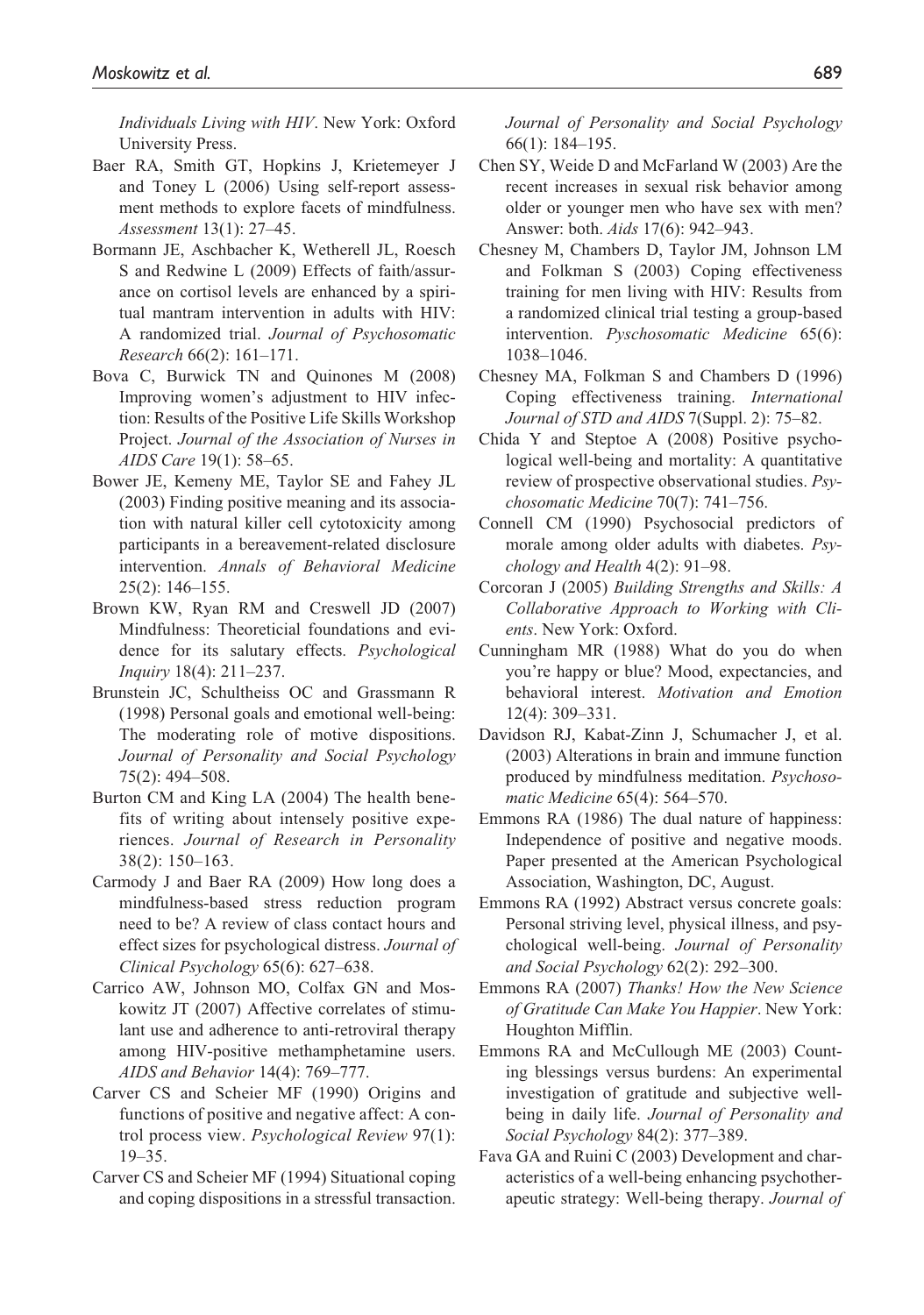*Behavior Therapy and Experimental Psychiatry* 34(1): 45–63.

- Fava GA, Rafanelli C, Cazzaro M, Conti S and Grandi S (1998) Well-being therapy: A novel psychotherapeutic approach for residual symptoms of affective disorders. *Psychological Medicine* 28(2): 475–480.
- Folkman S (1997) Positive psychological states and coping with severe stress. *Social Science and Medicine* 45(8): 1207–1221.
- Folkman S (2008) The case for positive emotions in the stress process. *Anxiety, Stress & Coping* 21(1): 3–14.
- Folkman S and Moskowitz JT (2000) Positive affect and the other side of coping. *American Psychologist* 55(6): 647–654.
- Folkman S, Moskowitz JT, Ozer EM and Park CL (1997) Positive meaningful events and coping in the context of HIV/AIDS. In: Gottlieb BH (ed.) *Coping with Chronic Stress*. New York: Plenum, 293–314.
- Fordyce MW (1981) *The Psychology of Happiness: Fourteen Fundamentals*. Fort Meyers, FL: Cypress Lake Media.
- Fordyce MW (1983) A program to increase happiness: Further studies. *Journal of Counseling Psychology* 30(4): 483–498.
- Fredrickson BL (1998) What good are positive emotions? *Review of General Psychology* 2(3): 300–319.
- Fredrickson BL and Branigan C (2005) Positive emotions broaden the scope of attention and thought-action repertoire. *Cognition & Emotion* 19(3): 313–332.
- Fredrickson BL, Cohn MA, Coffey KA, Pek J and Finkel SM (2008) Open hearts build lives: Positive emotions, induced through meditation, build consequential personal resources. *Journal of Personality and Social Psychology* 95(5): 1045– 1062.
- Fredrickson BL, Tugade MM, Waugh CE and Larkin GR (2003) What good are positive emotions in crises? A prospective study of resilience and emotions following the terrorist attacks on the United States on September 11th, 2001. *Journal of Personality and Social Psychology* 84(2): 365–376.
- Freedman SR and Enright RD (1996) Forgiveness as an intervention goal with incest survivors. *Journal of Consulting and Clinical Psychology* 64(5): 983–992.
- Gable SL, Gonzaga GC and Strachman A (2006) Will you be there for me when things go right? Supportive responses to positive event disclosures. *Journal of Personality and Social Psychology* 91(5): 904–917.
- Gable SL, Reis HT, Impett EA and Asher ER (2004) What do you do when things go right? The intrapersonal and interpersonal benefits of sharing positive events. *Journal of Personality and Social Psychology* 87(2): 228–245.
- Grossman P, Tiefenthaler-Gilmer U, Raysz A and Kesper U (2007) Mindfulness training as an intervention for fibromyalgia: Evidence of postintervention and 3-year follow-up benefits in well-being. *Psychotherapy and Psychosomatics* 76(4): 226–233.
- Himelhoch S, Medoff DR and Oyeniyi G (2007) Efficacy of group psychotherapy to reduce depressive symptoms among HIV-infected individuals: A systematic review and meta-analysis. *AIDS Patient Care STDS* 21(10): 732–739.
- Hollywell C and Walker J (2009) Private prayer as a suitable intervention for hospitalized patients: A critical review of the literature. *Journal of Clinical Nursing* 18(5): 637–651.
- Hult J, Maurer S and Moskowitz JT (2009) 'I'm sorry, you're positive': A qualitative study of individual experiences of testing positive for HIV. *AIDS Care* 21(2): 185–188.
- Ironson G, LaPerriere AR, Antoni MH and O'Hearn P (1990) Changes in immune and psychological measures as a function of anticipation and reaction to news of HIV-1 antibody status. *Psychosomatic Medicine* 52(3): 247–270.
- Jacobsen PB, Perry SW and Hirsch D-A (1990) Behavioral and psychological responses to HIV antibody testing. *Journal of Consulting & Clinical Psychology* 58(1): 31–37.
- Kabat-Zinn J (1990) *Full Catastrophe Living*. New York: Delacorte.
- Kabat-Zinn J (2003) Mindfulness-based interventions in context: Past, present, and future. *Clinical Psychology: Science and Practice* 10(2): 144–156.
- Langston CA (1994) Capitalizing on and coping with daily-life events: Expressive responses to positive events. *Journal of Personality and Social Psychology* 67(6): 1112–1125.
- LaPerriere AR, Antoni MH, Schneiderman N and Ironson G (1990) Exercise intervention attenuates emotional distress and natural killer cell decrements following notification of positive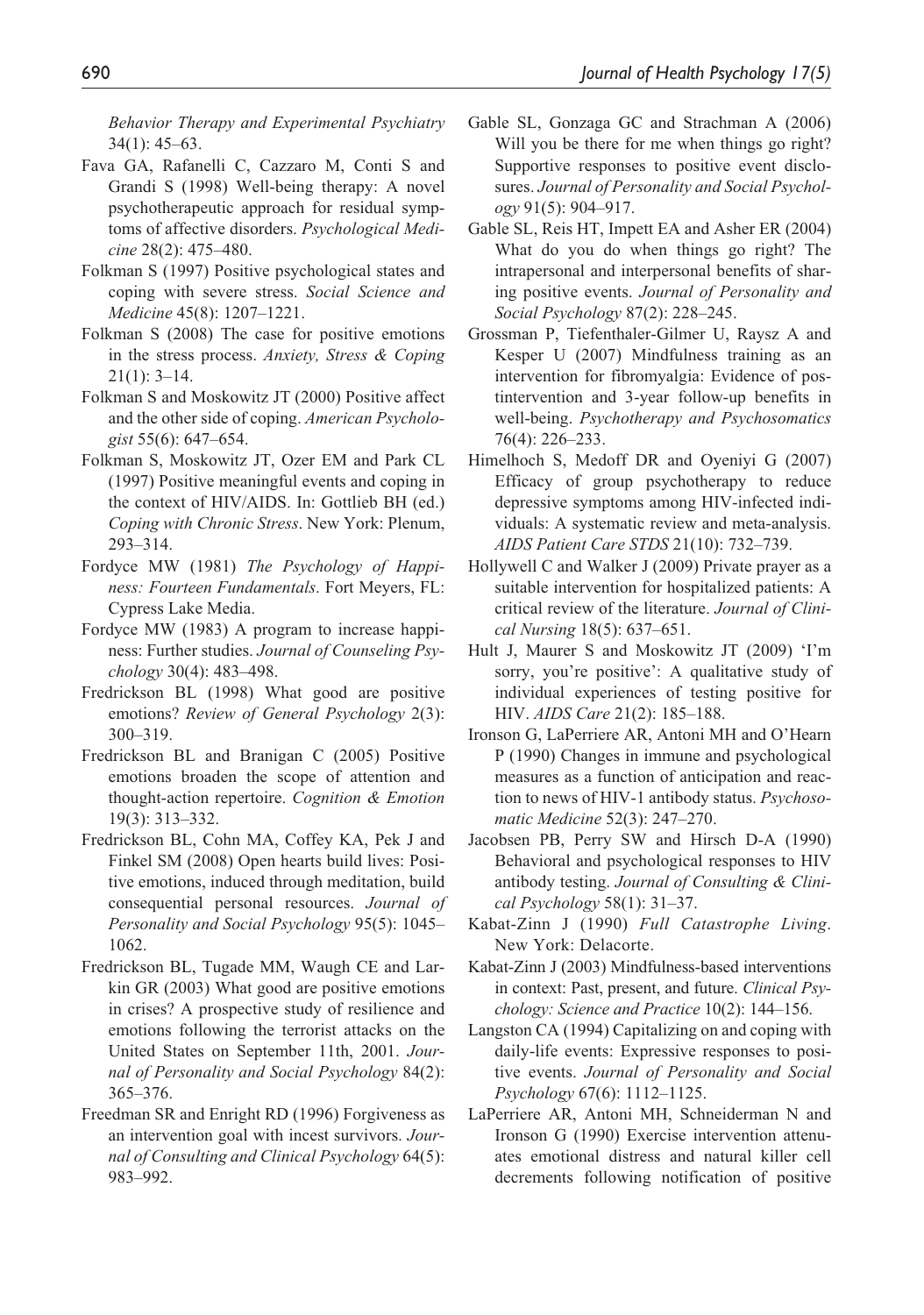serologic status for HIV-1. *Biofeedback & Self Regulation* 15(3): 229–242.

- Lazarus RS and Folkman S (1984) *Stress, Appraisal, and Coping*. New York: Springer.
- Lee V, Cohen RS, Edgar L, Laizner AM and Gagnon AJ (2006) Meaning-making intervention during breast or colorectal cancer treatment improves self-esteem, optimism, self-efficacy. *Social Science and Medicine* 62(12): 3133–3145.
- Lent RW, Singley D, Sheu H-B, et al. (2005) Social cognitive predictors of domain and life satisfaction: Exploring the theoretical precursors of subjective well-being. *Journal of Consulting and Clinical Psychology* 52(3): 429–442.
- Low CA, Stanton AL and Danoff-Burg S (2006) Expressive disclosure and benefit finding among breast cancer patients: Mechanisms for positive health effects. *Health Psychology* 25(2): 181–189.
- Lundahl BW, Taylor MJ, Stevenson R and Roberts KD (2008) Process-based forgiveness interventions: A meta-analytic review. *Research on Social Work Practice* 18(5): 465–478.
- Lyubomirsky S, Sheldon K and Schkade D (2005) Pursuing happiness: The architecture of sustainable change. *Review of General Psychology* 9(2): 111–131.
- Marks DF (2009) Editorial: How should psychology interventions be reported? *Journal of Health Psychology* 14(4): 475–489.
- Marks DF (2010) Publication guidelines for intervention studies in the *Journal of Health Psychology*. *Journal of Health Psychology* 15(1): 5–7.
- McCain NL, Gray DP, Elswick RK, et al. (2008) A randomized trial of alternative stress management interventions in persons with HIV infection. *Journal of Consulting and Clinical Psychology* 76(3): 431–441.
- Miller WR, Forcehimes A, O'Leary MJ and LaNoue MD (2008) Spiritual direction in addition treatment: Two clinical trials. *Journal of Substance Abuse* 35(4): 434–442.
- Moen P, Dempster-McCain D and Williams RM (1993) Successful aging. *American Journal of Sociology* 97(6): 1612–1632.
- Moskowitz JT (2003) Positive affect predicts lower risk of AIDS mortality. *Psychosomatic Medicine* 65(4): 620–626.
- Moskowitz JT (2008) The role of positive affect in adjustment to chronic illness. Paper presented at the American Psychosomatic Society, Baltimore, MD, March.
- Moskowitz JT, Epel ES and Acree M (2008) Positive affect uniquely predicts lower risk of mortality in people with diabetes. *Health Psychology* 27(1 Suppl.): S73–S82.
- Moskowitz JT, Folkman S, Collette L and Vittinghoff E (1996) Coping and mood during AIDSrelated caregiving and bereavement. *Annals of Behavioral Medicine* 18(1): 49–57.
- Moskowitz JT, Wrubel J, Hult J, Maurer S and Stephens E (2007) Illness appraisals and coping in people newly diagnosed with HIV. Paper presented at the American Psychological Association Conference, San Francisco, August.
- Musick MA and Wilson J (2003) Volunteering and depression: The role of psychological and social resources in different age groups. *Social Science & Medicine* 56(2): 259–269.
- Oman D, Thoresen CE and McMahon K (1999) Volunteerism and mortality among the communitydwelling elderly. *Journal of Health Psychology* 4(3): 301–316.
- Ostir GV, Berges IM, Markides KS and Ottenbacher KJ (2006) Hypertension in older adults and the role of positive emotions. *Psychosomatic Medicine* 68(5): 727–733.
- Ostrow DE, Fox KJ, Chmiel JS, et al. (2002) Attitudes towards highly active antiretroviral therapy are associated with sexual risk taking among HIV-infected and uninfected homosexual men. *Aids* 16(5): 775–780.
- Ostrow DG, Joseph JG, Kessler R and Soucy J (1989) Disclosure of HIV antibody status: Behavioral and mental health correlates. *AIDS Education & Prevention* 1(1): 1–11.
- Penner LA, Dovidio JF, Piliavin JA and Schroeder DA (2005) Prosocial behavior: Multilevel perspectives. *Annual Review of Psychology* 56: 365–392.
- Perry SW, Fishman B, Jacobsberg L and Frances AJ (1992) Relationships over 1 year between lymphocyte subsets and psychosocial variables among adults with infection by human immunodeficiency virus. *Archives of General Psychiatry* 49(5): 396–401.
- Pressman SD and Cohen S (2005) Does positive affect influence health? *Psychological Bulletin* 131(6): 925–971.
- Reed MB and Aspinwall LG (1998) Self-affirmation reduces biased processing of health-risk information. *Motivation and Emotion* 22(2): 99–132.
- Rowe G, Hirsh JB and Anderson AK (2007) Positive affect increases the breadth of attentional selection.